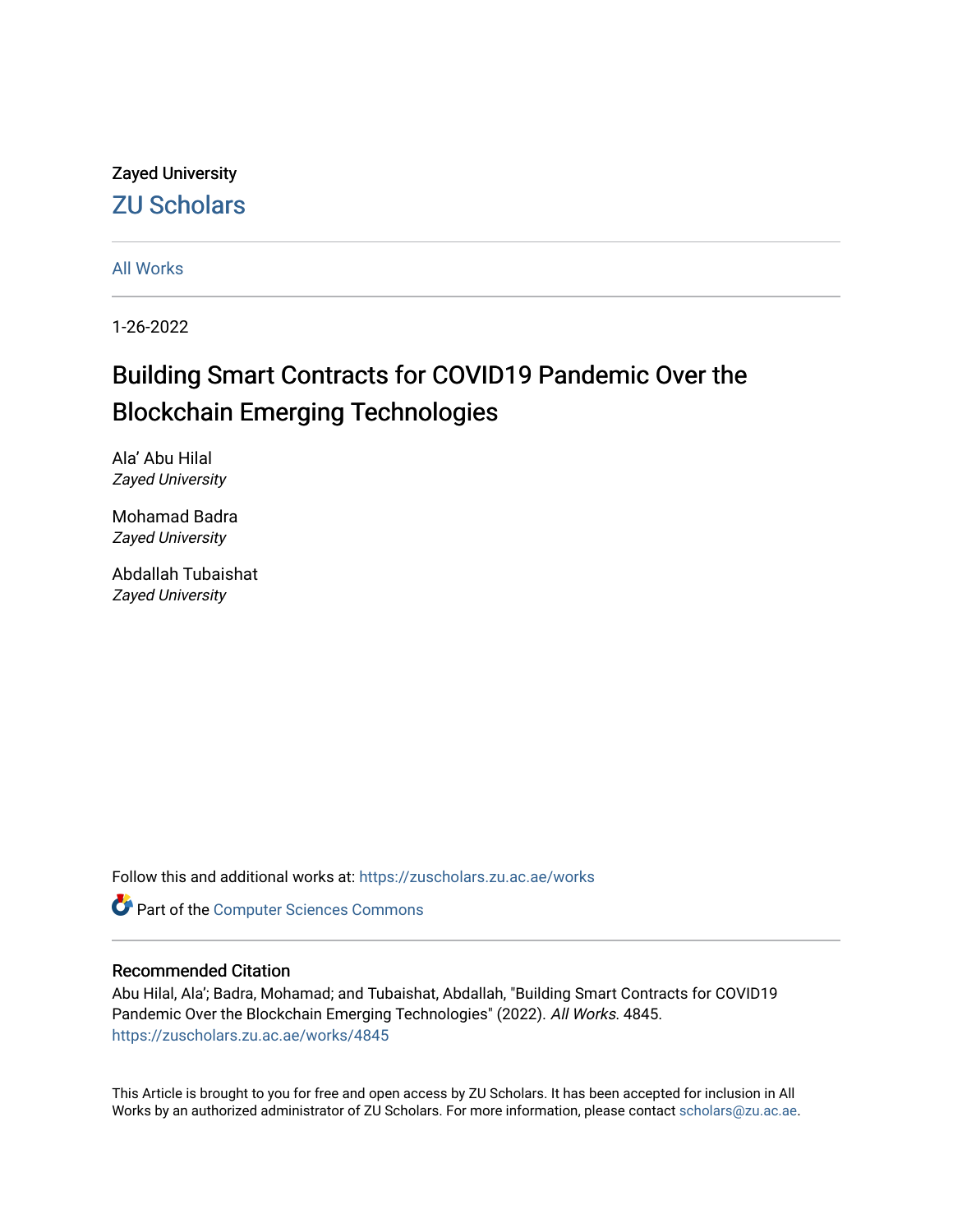



Available online at www.sciencedirect.com



Procedia Computer Science 198 (2022) 323–328

www.elsevier.com/locate/procediate/procediate/procediate/procediate/procediate/ Procedia **Computer Science** 

www.elsevier.com/locate/procedia

## $\mathbb{E}[\mathbf{E} \times \mathbf{E}]$ The 8th International Symposium on Emerging Information, Communication and Networks November 1-4, 2021, Leuven, Belgium (EICN 2021)

# Building Smart Contracts for COVID19 Pandemic Over the Blockchain Emerging Technologies

Ala' Abu Hilal<sup>a,\*</sup>, Mohamad Badra<sup>a</sup>, Abdallah Tubaishat<sup>a</sup>

*Zayed University, Dubai/Abu Dhabi, United Arab Emirates*

#### $A$ bstract $A$ shealthcare and integrate hospital's healthcare applications with Blockchain and smart contracts technologies technologies technologies technologies technologies technologies technologies technologies technol **Abstract**

This research aims to improve and integrate hospital's healthcare applications with Blockchain and smart contracts technologies to provide huge and secure storage that is immutable. This application will be able to record the patients' medical history like appointments, medical tests, etc.; As a matter of fact, these resources should be recorded to be securely retrieved, modified, and stored by an authorized party only. The utilization of these critical resources will increase the validity for participants with a high level of liability, where building a scheduling appointment system using the blockchain-based on a smart contract will enhance patients' privacy and provides a safer method to keep data away from altering through an unofficial use. COVID-19 Coronavirus is a global disaster that requires a reliable and stable network-based application with a giant and secure platform to hold a huge number of people and settings. The simulated outcomes of the developed system were significant and extremely noteworthy according to immutability and correctness.

© 2021 The Authors. Published by Elsevier B.V. © 2021 The Authors. Published by Elsevier B.V. This is an open access article under the CC BY-NC-ND license (https://creativecommons.org/licenses/by-nc-nd/4.0) Peer-review under responsibility of the Conference Program Chairs. The CONDITENT and the CONDITENT of the CONDITION of the CONDITIONS (http://creativecommons.org/licenses/by-nc-

Keywords: Covid-19, Blockchain, Smart Contract, Healthcare, Immutable, Privacy.

\* Corresponding author. Tel.: 00971565800463 *E-mail address: M80008538@zu.ac.ae*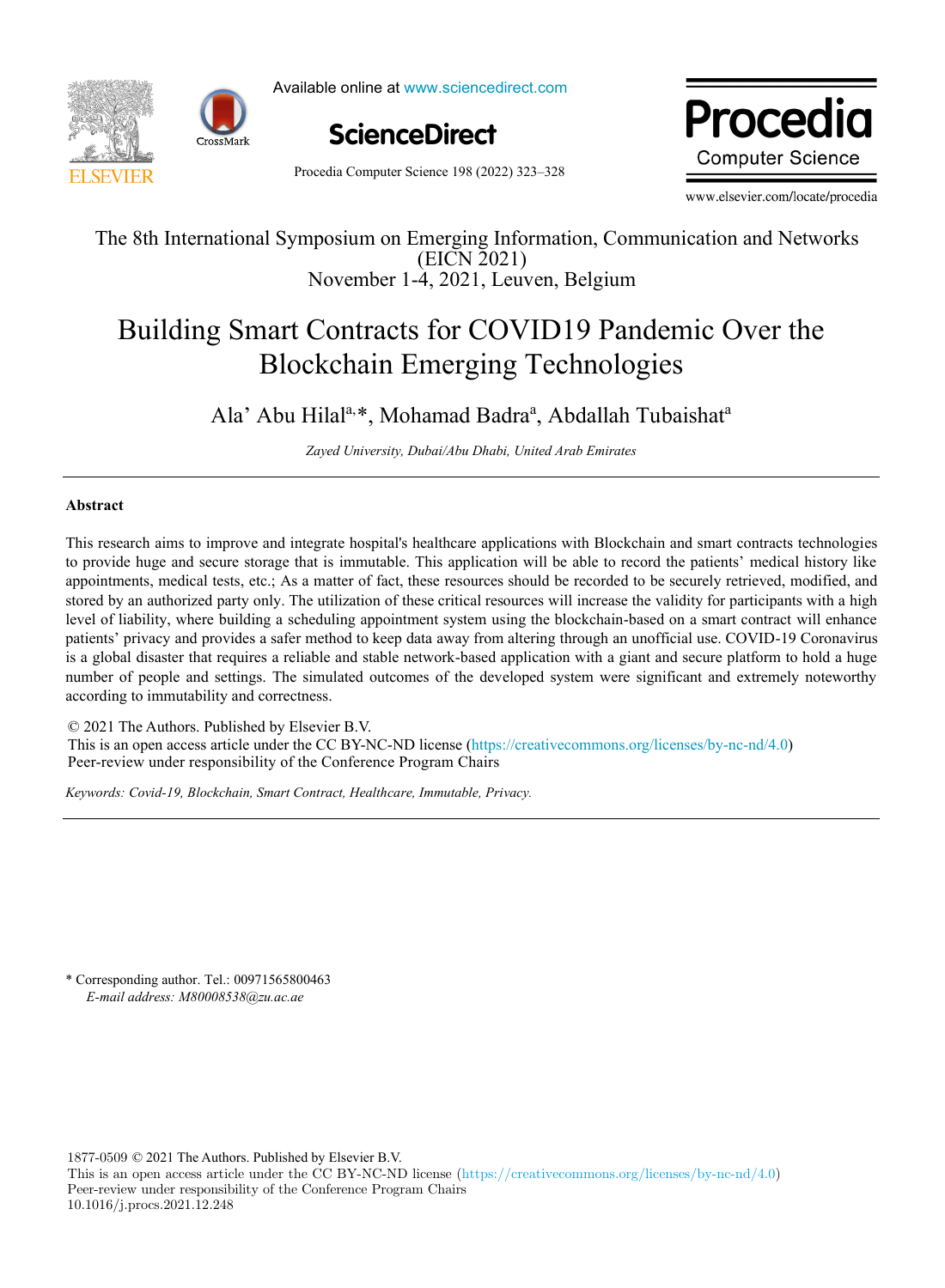### **1. Introduction**

The traditional technological-based patient record is a system particularly designed to support operators by providing accessibility to full and precise data, alerts, reminders, clinical decision support systems, links to medical knowledge, and other benefits. However, due to the rapid technological development, the traditional technologies are facing some technical challenges like the security of data, unauthorized access to confidential information, and many other challenges that could lead to the misuse of data or illegal modification. [1]

Healthcare application systems help to manage appointment scheduling, seamlessly new patients to see specialists on arrival, and several other benefits. Hence, staff can focus on supporting patients to provide better and faster service when using modern technologies. [2] However, computers can be used to store the information about the medicines given to a patient as well as medical check-ups, which enable efficient storage of huge amounts of medical data also enable the advantage of analysis and proposing solutions in advanced systems. [3]

The possible solutions to enhance patient safety is to come up with better tracking, accurate reporting of decisions, diagnostic testing, and the readiness of complete patient information. Blockchain (BC) brings trust, liability, and digital transactions. Likewise, a system built on the blockchain network takes a short time to process and communicate transactions. Furthermore, BC provides huge storage Cloud opportunities, protects from cyberattacks with Non-Traditional interaction delivery supported by Application Management and Artificial Learning over 24/7, provides multiple transactions at a High Speed, efficiency, and accuracy. The use of Blockchain in healthcare systems has the potential to substantially impact the healthcare industry. [4,5]

Some related studies are presented in section 2. In section 3, the proposed system is discussed in addition to the implementation process. The results are discussed in section 4. Finally, the paper is concluded in section 5 with possible future improvements.

### **2. Related Work**

Blockchain is based on open-source software, commodity hardware, and an Open Source platform. These modules provide easier integrated tools that can efficiently scale to handle larger volumes of data and more blockchain peers. The architecture has a built-in debugger, data encryption, and cryptography technologies that are broadly used as commercial standards. The patient health system on Blockchain can provide a secure structure for data. As well, users' information can be stored in a blockchain containing control access. [3,6] The key factors with blockchain systems in healthcare involve: Network infrastructure security at all levels, Identity verification, and authentication of all users. The unique privilege of authorization to access electronic information. [7,8]

The smart contract model was introduced recently, which is an executable code that automatically executes on the blockchain network to enforce a transaction between peers involved in the network. The smart contract consists of a set of executable functions and variables which are created by the transactions and their given parameters. During running a method, the status of the block is changed according to the developed logic. It is written in highlevel languages such as JavaScript or TypeScript. The contract recorded information will be encrypted into the Blockchain network. Any participant in the Blockchain channels can initiate the process of executing a transaction. The contract code is duplicated on each user in the Blockchain network as a part of their verification of new chains. [9,10]

Blockchain Technology Distributed Network is a decentralized style with nodes consisting of network participants as authorized members in the network which store the same copy of the blockchain and contribute to the collective process of validating transactions, those can record digital transactions into a shared ledger. Members of the network run algorithms to evaluate and verify the proposed transaction. [11]

#### **3. The Proposed Work**

Health applications require trust, transparency, security, and huge storage to create immutable and accessible online medical records, which cannot be built by using old traditional platforms. In this paper, a healthcare application prototype was introduced for the COVID-19 Coronavirus as a global Pandemic. As shown in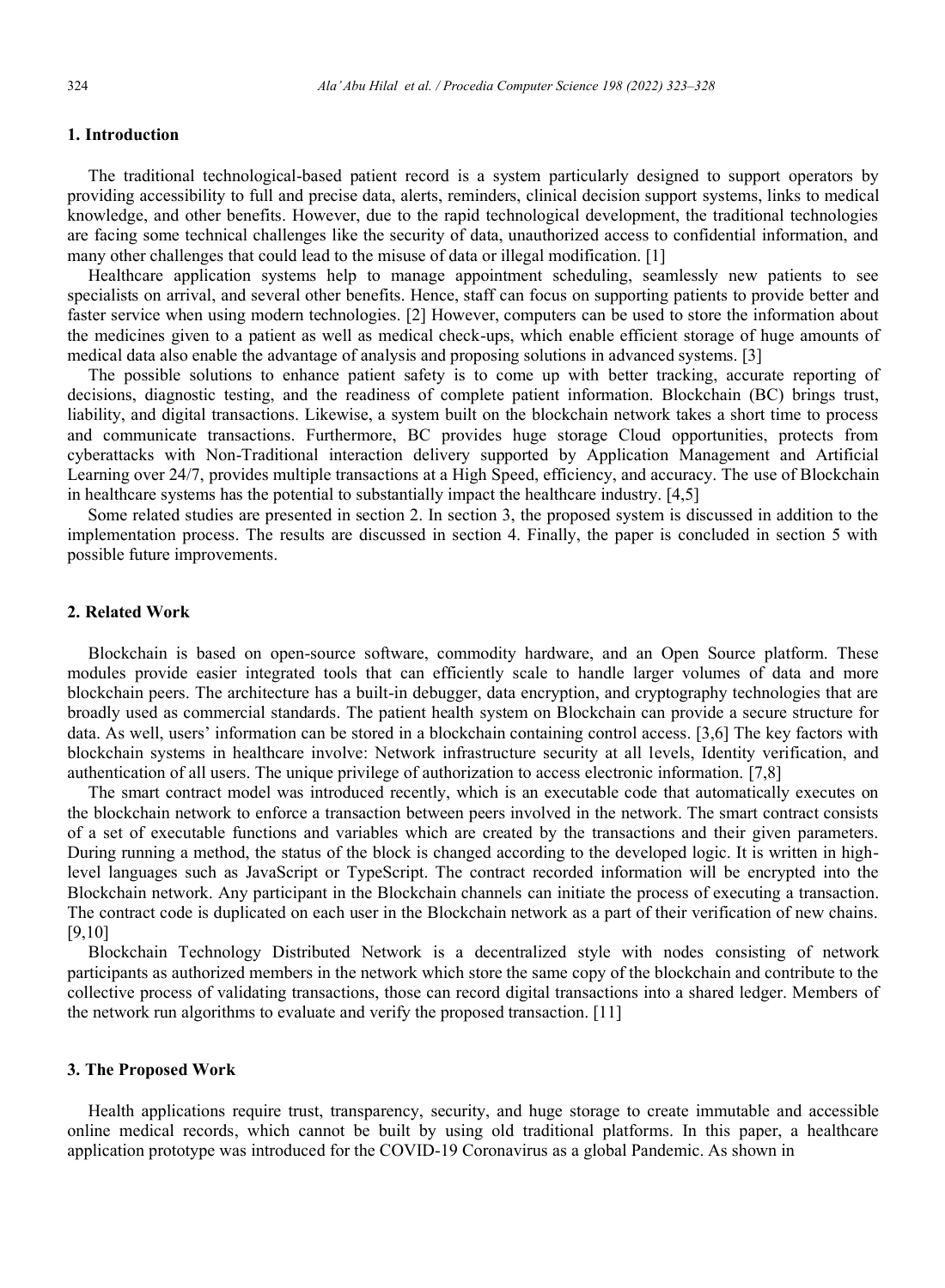Figures 1 and 2, a fundamental hospital system was built over the blockchain and the smart contract emerging technologies, which can essentially function on the Internet that can be accessed by many distributed computers known as peers or nodes. Each block's content moves to exchange stored records during the period from the creation of the first block to the appending of the current block. Also, the hash could be seen as a verification process that uniquely labels the previous block. Therefore, any alteration in the block's content will result in a change in the linked hash and the following blocks which will be flagged to all connected parties. Therefore, no block could be modified once stored. This ends up with a very secure technique for exchanging properties, money, and data without the need for any intermediator. [4,12]

Blockchain is a shared immutable ledger that was used to develop the novel Corona Virus application for recording all medical and health transactions about Corona patient. A commercial blockchain, such as IBM Blockchain and the Linux Foundation's Hyperledger platform is the state-of-the-art solution. Also, building smart contracts are a value flow based on certain terms and conditions. They are comparable to contracts in real business. The only difference is that they are fully digital like linking agreements between two or more parties to replace the trusted intermediates, where they use distributed and verified decentralized blockchain networks. Hence, a prototype application is built to simulate the real COVID-19 Corona cases and tests on the IBM Blockchain platform.





Fig. 2. Blockchain Diagram

#### **4. Results**

The procedure of building the Corona system started by creating the BC, transactions, and smart contracts. A testing process has been done to check the accuracy, efficiency, and operations of the system. The following figures show the testing scenarios and results. In addition, the performance test was conducted to check the accuracy and the output of the system, where the transactions and records were displayed correctly in Figures 3, 4, 5, and 6. Furthermore, Figure 2 shows that the data has been stored and cannot be altered.

The essential transaction is presented in Figure 3, where in this transaction, the blockchain will be created and identified with a unique ID to be used later for selecting the required blockchain (Blockchain Selector). As a result, the records were saved and modified by every transaction properly. When we submitted the transaction to the network to be added to the selected blockchain, the acknowledgment response (ACK) is returned to inform us that the transaction has been successful. If any modification happened to the block from an unauthorized party, the ACK will return an error and it will not add any record to the chain. Likewise, if any change to the blockchain happened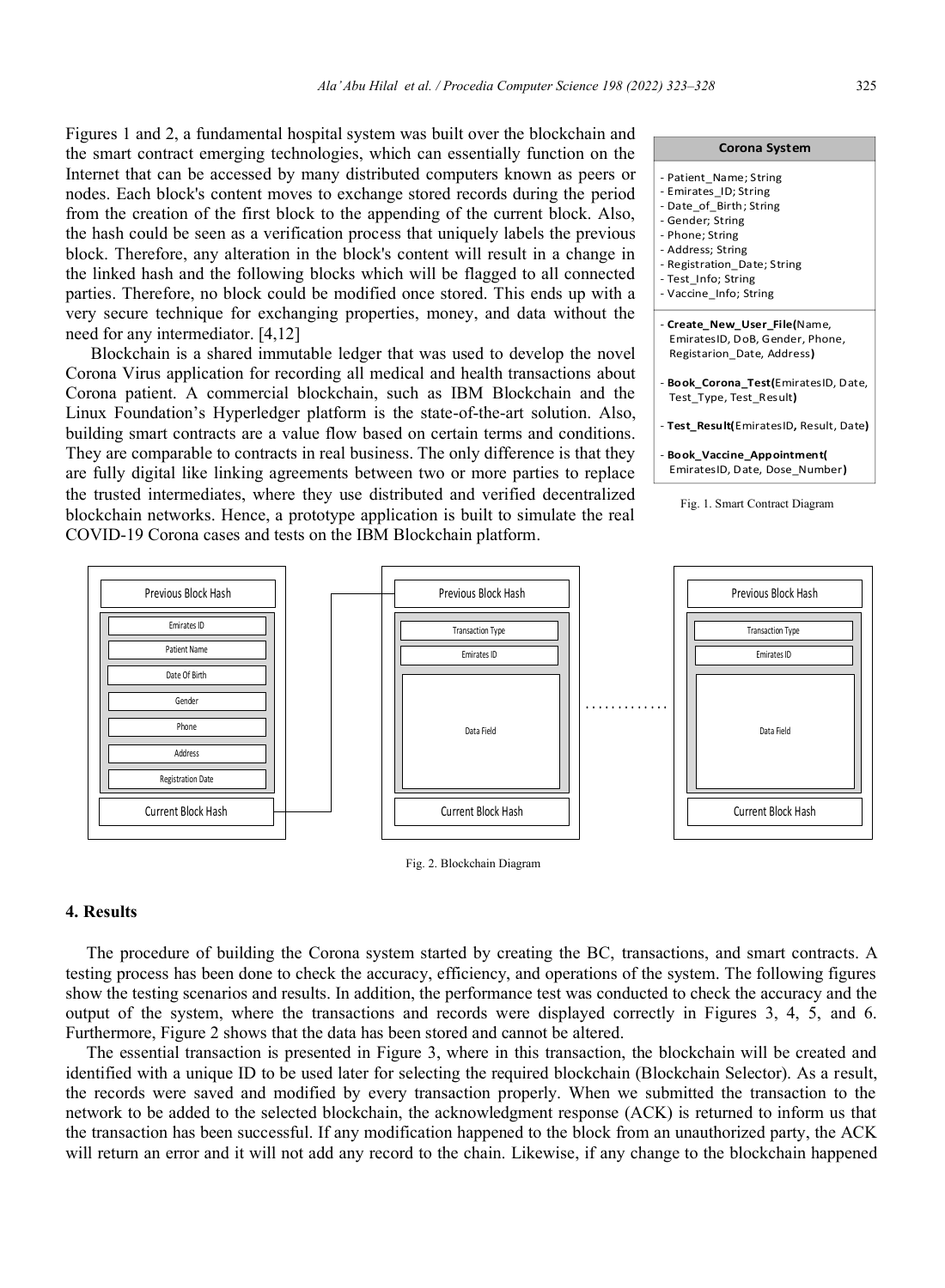from an unauthorized party, the chain will alert, and we will not be able to add any block until the problem is fixed. For future uses, it is highly recommended to develop a global system that can involve every person in the universe.

In the following Figure, the first transaction is initiated, and we used the ID " $111-1111111-1$ " to identify the new blockchain and then, we filled the first block with some data related to the user how will record all his corona tests data inside the blockchain. As shown the submission returned a success ACK for the transaction.

| e s            | Visual Studio Code -                                   | <b>Sat 06:26</b>                                                                                                           | $2 - 40$<br>$\mathcal{O}$ $\rightarrow$ |
|----------------|--------------------------------------------------------|----------------------------------------------------------------------------------------------------------------------------|-----------------------------------------|
|                |                                                        | Transaction View - 501Research - Visual Studio Code                                                                        | e eu                                    |
|                | File Edit Selection View Go Run Terminal Help          |                                                                                                                            |                                         |
| f(x)           | IBM BLOCKCHAIN                                         | rs corona-patient-contract.ts<br><b>C</b> Transaction View X<br>TO corona-patient.ts<br>T8 corona-patient-contract.spec.ts | $\Box$<br>$-$                           |
|                | $\vee$ SMART CONTRACTS<br>501Research@0.0              | <b>Transaction output</b><br><b>Transaction data directory</b><br>Manual input                                             |                                         |
| <b>S</b>       |                                                        | Returned value from Create_New_User_File:                                                                                  |                                         |
| 30             |                                                        | <b>Transaction Successful</b><br><b>Transaction name</b>                                                                   |                                         |
|                |                                                        | Create_New_User_File<br>a stranovni stav Dafti i u                                                                         |                                         |
| $\rightarrow$  | <b>V FARRIC ENVIRONMENTS</b><br>Connected to envir     | Aknowledgemen<br><b>Transaction arguments</b>                                                                              |                                         |
| $\Box$         | $~>$ 34 mychannel<br>501 Research@0.0.1                | "Emirates ID": "111-1111 1111111-1",<br>"Patient Name": "Ala",                                                             |                                         |
| $E^{\circ}$    | + Deploy smart c<br><b>RR</b> Nodes                    | "Date_of_Birth": "1/5/1998",<br>"Gender": "Male".                                                                          |                                         |
|                | <b><i>On maximiliana</i></b><br><b>FABRIC GATEWAYS</b> | "Phone": "0565800463",<br>"Address": "Al Reem",                                                                            |                                         |
|                | Connected via gat                                      | "Registration_Date": "2/2/2020"                                                                                            |                                         |
|                | Using ID: Org1 Ad<br>$~\vee~$ 36 Channels              | <b>Transient data (optional)</b>                                                                                           |                                         |
|                | $\sim$ 34 mychannel                                    |                                                                                                                            |                                         |
|                | $ 2\lambda$ 501Researc<br>Check File Exi               |                                                                                                                            |                                         |
|                | Create New                                             |                                                                                                                            |                                         |
|                | Book_Corona_<br><b>Test Result</b>                     |                                                                                                                            |                                         |
|                | Book Vaccine                                           | Target specific peer (optional)                                                                                            |                                         |
| $^{\circledR}$ | Blockchain Re                                          | Select peers<br>$1 \times$                                                                                                 |                                         |
|                |                                                        |                                                                                                                            |                                         |
| 發              | <b><i>PABRIC WALLETS</i></b>                           | <b>Evaluate transaction</b><br>Submit transaction                                                                          |                                         |

Fig. 3: Transaction 1

During the testing process, we generated new BCs with different IDs, and we did multiple transactions to build up some data blocks to check if the data is stored in the BC independently, to make sure that there is no conflict between the BCs, and to check the unchangeability of the data.

In Figures 4 and 5, new transactions (Data Blocks) have been created containing the BC selector/identifier and the required data to be saved in the chain, where the BC selector is a data field used for testing purposes to control more than one BC but in the real-time system, every user will have a consistent BC identifier that cannot be changed.

|                | Visual Studio Code -                                |                                          |                                                  | Sat 06:49                                            |                                                                        | $2 - 40$       | $\frac{1}{2}$ $\frac{1}{2}$ $\frac{1}{2}$ |
|----------------|-----------------------------------------------------|------------------------------------------|--------------------------------------------------|------------------------------------------------------|------------------------------------------------------------------------|----------------|-------------------------------------------|
|                |                                                     |                                          |                                                  | Transaction View - 501 Research - Visual Studio Code |                                                                        |                | 888                                       |
|                | File Edit Selection View Go Run Terminal Help       |                                          |                                                  |                                                      |                                                                        |                |                                           |
| $\mathbb{C}$   | IBM BLOCKCHAIN                                      | 15 corona-patient-contract.ts            | 15 corona-patient.ts                             | 18 corona-patient-contract.spec.ts                   | <b>O</b> Transaction View X                                            | $\blacksquare$ | m<br>1.11                                 |
|                | $\vee$ SMART CONTRACTS                              | *******************                      |                                                  | <b>EXAMPLE ANALYSIS (MALERIA MALERIALES)</b>         |                                                                        |                |                                           |
| ್ಲ             | 501Research@0.0                                     | <b>Transaction name</b>                  |                                                  |                                                      | Returned value from Book_Corona_Test:<br><b>Transaction Successful</b> |                |                                           |
| 30             |                                                     | Book_Corona_Test                         | <b>TITLE</b>                                     | $\sim$                                               |                                                                        |                |                                           |
|                |                                                     |                                          |                                                  |                                                      | ACK For THE 2                                                          |                |                                           |
| ♧              | <b>FABRIC ENVIRONMENTS</b>                          | <b>Transaction arguments</b>             |                                                  |                                                      |                                                                        |                |                                           |
|                | Connected to envir                                  |                                          |                                                  |                                                      |                                                                        |                |                                           |
| $L_{\odot}$    | $\vee$ $\mathcal{H}$ mychannel<br>501Research@0.0.1 | "Test_type": "PCR",                      | "Emirates_ID": "111-1111_1111111-1", BC Selector |                                                      |                                                                        |                |                                           |
|                | + Deploy smart c                                    | "Test_date": "3/5/2021",                 | Data Field                                       |                                                      |                                                                        |                |                                           |
| B <sup>o</sup> | <b>RR Nodes</b>                                     | "Test_time": "12:30pm"                   |                                                  |                                                      |                                                                        |                |                                           |
| متلقف          | <b>Barbarantentinan</b><br><b>FABRIC GATEWAYS</b>   |                                          |                                                  |                                                      |                                                                        |                |                                           |
|                | Connected via gat                                   | <b>Transient data (optional)</b>         |                                                  |                                                      |                                                                        |                |                                           |
| $\Box$         | Using ID: Org1 Ad<br>$\sim$ $\frac{1}{2}$ Channels  |                                          |                                                  |                                                      |                                                                        |                |                                           |
|                | $\sim$ 30 mychannel                                 |                                          |                                                  |                                                      |                                                                        |                |                                           |
|                | $~\vee~$ 2å 501Researc                              |                                          |                                                  |                                                      |                                                                        |                |                                           |
|                | Check File Exi<br>Create_New ____                   |                                          |                                                  |                                                      |                                                                        |                |                                           |
|                | Book Corona                                         |                                          |                                                  |                                                      |                                                                        |                |                                           |
|                | <b>Test Result</b>                                  | <b>Target specific peer (optional)</b>   |                                                  |                                                      |                                                                        |                |                                           |
|                | <b>Book Vaccine</b><br>Blockchain_Re                | Select peers<br>$\mathbf{1}$<br>$\times$ |                                                  |                                                      |                                                                        |                |                                           |
| $^{\circ}$     |                                                     |                                          |                                                  |                                                      |                                                                        |                |                                           |
|                |                                                     |                                          |                                                  |                                                      |                                                                        |                |                                           |
| 3              | <b>FABRIC WALLETS</b>                               | <b>Evaluate transaction</b>              | Submit transaction                               |                                                      |                                                                        |                |                                           |

Fig. 4. Transaction 2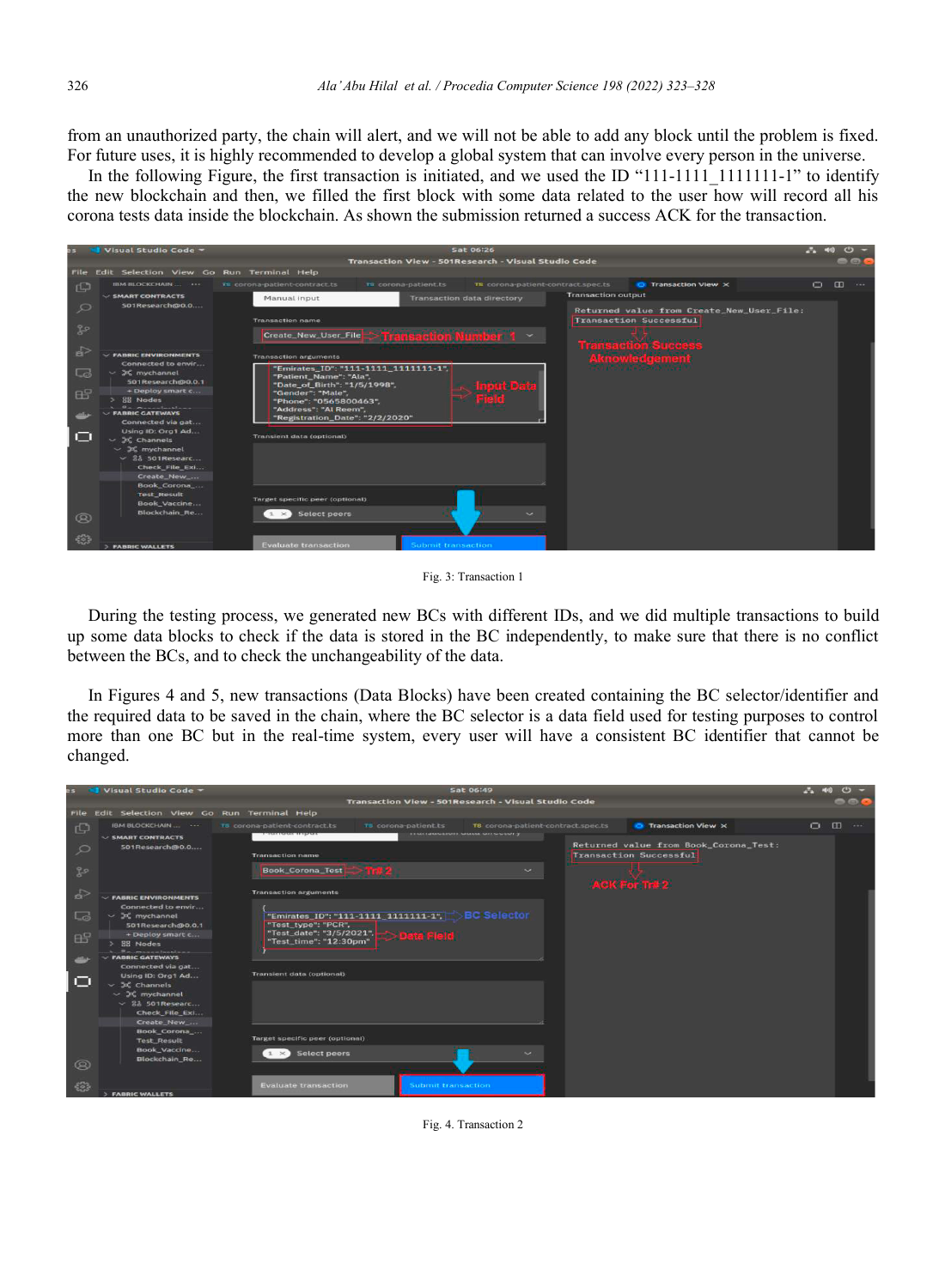| $\overline{\phantom{a}}$ | Visual Studio Code =                                                                                                     |                                                                           | <b>Sat 07:32</b>                                                                       |                                                                                | $\mathcal{C}^{(1)}$<br>274     |
|--------------------------|--------------------------------------------------------------------------------------------------------------------------|---------------------------------------------------------------------------|----------------------------------------------------------------------------------------|--------------------------------------------------------------------------------|--------------------------------|
|                          |                                                                                                                          |                                                                           | Transaction View - 501 Research - Visual Studio Code                                   |                                                                                | <b>888</b>                     |
| <b>File</b>              | Edit Selection View Go Run Terminal Help                                                                                 |                                                                           |                                                                                        |                                                                                |                                |
| 四                        | IBM BLOCKCHAIN                                                                                                           | TB corona-patient-contract.ts<br>TS corona-patient.ts                     | T8 corona-patient-contract.spec.ts<br><b>EXAMPLEMENT CARLS AND ARREST MARINESES OF</b> | <b>C</b> Transaction View X                                                    | $\circ$<br>$\Box$<br>(9, 6, 6) |
| $\circ$                  | $\vee$ SMART CONTRACTS<br>501Research@0.0                                                                                | <b>Transaction name</b>                                                   |                                                                                        | Returned value from Book_Vaccine_Appointment:<br><b>Transaction Successful</b> |                                |
| go                       |                                                                                                                          | Book_Vaccine_Appointment   下#3                                            |                                                                                        | ACK For Titl 3                                                                 |                                |
| <b>A</b>                 | $\vee$ FABRIC ENVIRONMENTS<br>Connected to envir                                                                         | <b>Transaction arguments</b>                                              |                                                                                        |                                                                                |                                |
| あ                        | $\sim$ 3 mychannel<br>501Research@0.0.1                                                                                  | "Emirates_ID": "111-1111_11111111-1",<br>"Vaccination_date": "15/5/2021", | <b>BC</b> Selector                                                                     |                                                                                |                                |
| $H^{\mathcal{P}}$        | + Deploy smart c<br><b>88 Nodes</b>                                                                                      | "Vaccination_time": "2:00pm",<br>"Dose_Nubmer": "1"                       | <b>S Data Field</b>                                                                    |                                                                                |                                |
|                          | 1 Pa monatesten<br><b>FABRIC GATEWAYS</b><br>Connected via gat                                                           |                                                                           |                                                                                        |                                                                                |                                |
|                          | Using ID: Org1 Ad<br>$~\vee~$ 34 Channels<br>$\sim$ $2C$ mychannel<br>$~\vee~$ $^{83}_{65}$ 501Researc<br>Check File Exi | Transient data (optional)                                                 |                                                                                        |                                                                                |                                |
| $^{\circledR}$           | Create_New_<br>Book Corona<br><b>Test Result</b><br><b>Book Vaccine</b><br>Blockchain_Re                                 |                                                                           |                                                                                        |                                                                                |                                |
| 63                       |                                                                                                                          | <b>Evaluate transaction</b><br>Submit transaction                         |                                                                                        |                                                                                |                                |

Fig. 5. Transaction 3

Figure 6 shows the output result after running and executing many transactions and creating multiple BCs.

| <b>Sat 09:29</b>                                                                                                                   | <b>Sat 09:30</b>                                                                                                                                                                                                                                                                                                                                                                                                                                                                                                                                                                       |                                                                                                                               |                      |                                    |                                                                                                                                                                                                                                                                                                         |                                                                                                                                                                                                                                    |
|------------------------------------------------------------------------------------------------------------------------------------|----------------------------------------------------------------------------------------------------------------------------------------------------------------------------------------------------------------------------------------------------------------------------------------------------------------------------------------------------------------------------------------------------------------------------------------------------------------------------------------------------------------------------------------------------------------------------------------|-------------------------------------------------------------------------------------------------------------------------------|----------------------|------------------------------------|---------------------------------------------------------------------------------------------------------------------------------------------------------------------------------------------------------------------------------------------------------------------------------------------------------|------------------------------------------------------------------------------------------------------------------------------------------------------------------------------------------------------------------------------------|
| Transaction View - 501Research - Visual Studio Code                                                                                | Transaction View - 501Research - Visual Studio Code                                                                                                                                                                                                                                                                                                                                                                                                                                                                                                                                    |                                                                                                                               |                      |                                    |                                                                                                                                                                                                                                                                                                         |                                                                                                                                                                                                                                    |
| <b>Terminal Help</b>                                                                                                               |                                                                                                                                                                                                                                                                                                                                                                                                                                                                                                                                                                                        | <b>Terminal Help</b>                                                                                                          |                      |                                    |                                                                                                                                                                                                                                                                                                         |                                                                                                                                                                                                                                    |
| na-patient-contract.ts<br>TB corona-patient.ts<br>T8 corona-patient-contract.spec.ts                                               | <b>D</b> Transaction View X                                                                                                                                                                                                                                                                                                                                                                                                                                                                                                                                                            | ana-patient-contract.ts                                                                                                       | 15 corona-patient.ts | TS corona patient contract spec.ts |                                                                                                                                                                                                                                                                                                         | <b>Transaction View X</b>                                                                                                                                                                                                          |
| <b>Blockchain Record</b><br>÷<br><b>Transaction arguments</b><br>"Emirates_ID": "222-2222_22222222-2"<br>Transient data (optional) | File Information:<br>Address: Yas Island<br>Date_of_Birth:10/10/1990<br>Emirates_ID:222-2222_2222222-2<br>Gender:Female<br>Patient Name: Aysha<br>Phone: 0509903939<br>Registration Date:2/2/2019<br>----------------------------<br><b>Test Information:</b><br>Type: DPI<br>Date: 30/12/2021<br>Time: 9:45am<br>-----------------------------------<br>Test Result Information:<br>Test Result: Negative<br>Result Date: 1/1/2022<br>--------------------------------<br>Vacceine Information:<br>Vaccination Date: 10/12/2021<br>Vaccination Time: 4:00pm<br>Dose Number: 2out of 2 | <b>Blockchain Record</b><br><b>Transaction arguments</b><br>"Emirates ID": "111-1111 11111111-1"<br>Translent data (optional) |                      |                                    | <b>File Information:</b><br>Address: Al Reem<br>Date_of_Birth:1/5/1998<br>Emirates_ID:111-1111_1111111-1<br>Gender: Male<br>Patient Name: Ala<br>Phone: 0565800463<br>Registration Date: 2/2/2020<br>Test Information:<br>Type: PCR<br>Date: 3/5/2021<br>Time: 12:30pm<br>----------------------------- |                                                                                                                                                                                                                                    |
| Target specific peer (cotional)<br>Select peers<br><b>Evaluate transaction</b><br>ubmit transaction                                |                                                                                                                                                                                                                                                                                                                                                                                                                                                                                                                                                                                        | Target specific peer (optional)<br>Select peers<br><b>Evaluate transaction</b>                                                | Submit transaction   |                                    |                                                                                                                                                                                                                                                                                                         | Test Result Information:<br>Test Result: Negative<br>Result Date: 4/5/2021<br>-------------------------------<br>Vacccine Information:<br>Vaccination Date: 15/5/2021<br><b>Vaccination Time: 2:00pm</b><br>Dose Number: lout of 2 |

Fig. 6. Display of Two Different Blockchains

Implementation of the health systems on the Blockchain network and creating smart contracts are digital and automated, where contracts can be executed immediately. There's no traditional process and no time spent on fixing errors that often result from manually records entering. In addition, there's no third party concerned, and all inserted entries are encrypted and will be shared across participants. Separately, Blockchain transaction records are encrypted, which are impossible to hack. Also, each record is connected to the previous and subsequent records on a distributed ledger, hackers would have to modify the entire chain to change a single record. Smart contracts eliminate any third party to process transactions and automate the system. Records are saved in the blockchain permanently and can be accessed using a transaction hash as an identifier. [3,4,5]

The system has been tested with dummy data only to check the overall functionality and the output result of the system after every created transaction. The contribution is to use Block Chain platform rather than normal database applications to achieve immutability, privacy, and security.